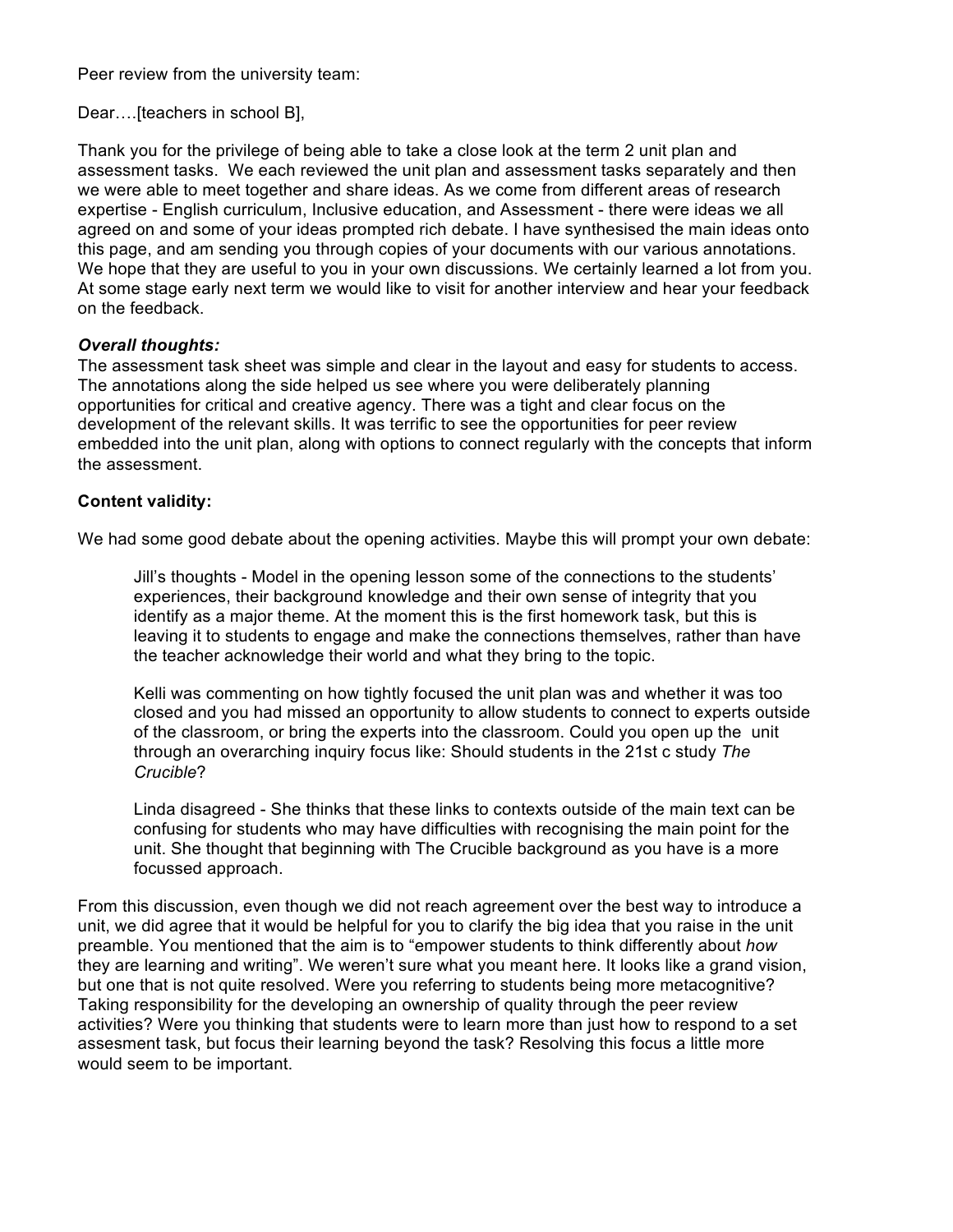To cross check the content validity, we colour coded the unit plan to check where students would have the opportunity to learn the main skills and ideas that align with the assessment task using 4 colours for the skills:

- Analysis green (week 3 lesson 4, week 6 lesson 4)
- Evaluation/creativity ( think differently) blue (week 1 lesson 3, Week 2 lesson 3, week 4, lesson 2, week 7 lesson 3 & 4)
- Themes orange (week 1 lesson 2, week 2 lesson 3, week 5 lesson 3)
- Essay writing structures red (week 1 lessons 2 & 4, week 2 lessons 4 & 5, week 3 lessons 1 & 2, week 6 lessons 1, 2 & 3).

We had a few suggestions to help strengthen the content validity:

- 1. The skill of analysis seemed to be only slightly emphasised in two lessons. It was difficult to know as there were quite a few lessons that were booklet work, and we didn't have access to the booklets. It might be worth checking as this is the main thinking skill required for success in the assessment task.
- 2. The Objectives column was a great link to show the alignment between syllabus objectives and activities. This would help teachers stay close to the syllabus intent. We suggest that you number the objectives, and then you could do a cross check or mapping of frequency to see whether there are any that were missed. It would also enable you to decide which might be foregrounded as first order priorities in this unit, and which are background in this unit, but maybe emphasised in another unit.
- 3. When you have resolved the big idea for the unit, find ways to highlight that learning in the unit.

## **Construct validity: Assessment task**

The task was clearly outlined and all of the reviewers commended the clarity of the questions, and the fact that students could choose from four questions. The students would have had opportunity to learn the skills and content needed to answer the questions.

The main concern about the construct validity was with the audience and purpose that were identified. We recognised that assigning the audience of year 11 peers was to create an authentic audience, however writing for peers does invite a shift/slip in the analytical modality. Writing for peers, and writing online, requires a slightly informal/formal register. We wondered if this was addressed anywhere, or even if a specific audience was necessary. Our discussion ranged from thoughts about making the database a real one and teaching about the genre of online academic blogging to making an alternative authentic audience that may have a more formal and traditional modality like the critical introduction to a QPAC program for a local production of the play, to just making the audience the teacher assessor/examiner. We leave this with you to resolve.

## **Consequential validity/Differentiation/Opportunities for critical and creative agency:**

Consequential validity is a challenging aspect to consider. It is hard to predict which students may not experience success as we don't know your students like you do. The general differentiation strategies that are written into the unit plan are good reminders for teachers. We wondered whether there were more specific strategies that come to mind with this cohort of students. What would be their greatest barriers to success? Can some of the learning be designed to remove those barriers for everyone? Eg: All students given access to the play and video ahead of time to enable those students who need more time to pre-read play, or students with anxiety working with peers in activities requiring public sharing of ideas. Are there some students who have not seen any live theatre production who may not appreciate the role of conflict and dialogue for the success of a play? Would there be some students who have lived in cultures where strong collectivist community traditions are well accepted and who may not recognise the western dilemmas?